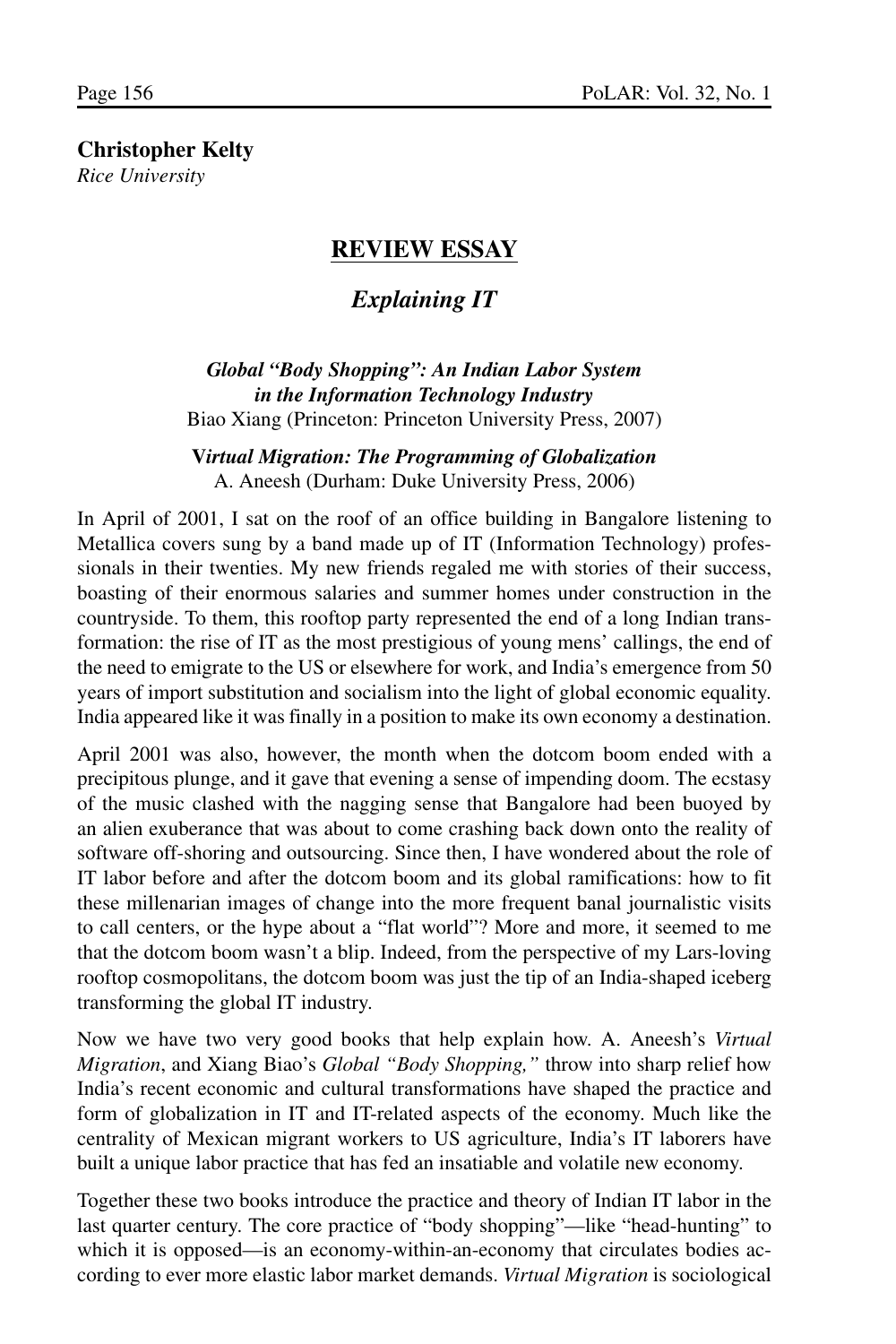and theoretical in spirit, laying out all of the scholarly debates related to globalization, transnationalization and labor practice. Going beyond outsourcing, subcontracting or trans-national labor, Aneesh develops such concepts as "programmed" capitalism, "skill saturation," "algocracy" and "virtual migration." *Global "Body Shopping"* is by contrast a fantastically rich multisited ethnographic work on the details of body shopping, its relation to IT labor market dynamics, and most intriguingly to the transformation of Indian families, educations, and wealth. The two books complement each other, and in many places confirm each others' observations. However, they also pull in opposite directions. *Virtual Migration* pulls readers towards a theorization of "code" and "algocracy"—a desire to rethink the heritage of social theory after the spread of information technology. *Global "Body Shopping,"* meanwhile, pulls readers firmly in the direction of process and fieldwork, toward a detailed understanding of how, for instance, the practice of dowry is intimately related to the labor and immigration decisions of young IT workers, and in turn how their marital situations determine their cultural and social lives while abroad.

A. Aneesh's *Virtual Migration* treats now familiar issues such as "outsourcing" and "call centers" but goes deeper into the structures that give rise to them. *Virtual Migration* bills itself as being an intervention into current studies of migration and labor, inverting the assumption that bodies flow just as capital. It demonstrates that some bodies are staying put, but instead flowing through "code." The "deterritorialization" of labor in the age of the Internet is also the lens through which Xiang understands body shopping, as distinct from older forms of outsourcing and off-shoring. The latter precedes the Internet and is most often a direct response to local labor shortages or cost-cutting schemes in the US or Europe. Body shopping by contrast is coterminous with the rise of the Internet and network-based tools for deterritorialization and with the "financialization" of the IT industry in which health is closely tied to the stock market, increasing the need for ever more elastic labor markets to respond to peaks and dips. As Xiang writes, "Bodyshopping matched mobile labor to volatile capital." (p. 7) Whereas Xiang treats this practice as a new and distinctively Indian practice, Aneesh sees it as a form of embodied migration that is balanced by other, also novel, forms of "virtual" migration.

Virtual migration consists of new forms of spatial and temporal integration. "Spatially" work sites in India are integrated into American corporations through the labor of programming and organization, so that they seem to be just another floor of the office building. The integration is never absolute, however, and Aneesh details some of the many strategies that are involved in smoothing out the wrinkles. These strategies include: the "75–25" rule of having 75 percent of a team in India, and the other 25 in America; the American subsidiary that sets up shop temporarily in India; or the use of third party firms that coordinate between US and India operations. "Temporal" integration concerns taking advantage of the alternating cycles of the work day, so that when US firms close for the night, Indian firms take over in the day—the so-called "follow-the-sun" approach. Although it is not quite clear in Aneesh's book, such an approach seems to be most relevant for extremely time-sensitive industries, such as finance, film-making or call-center support work.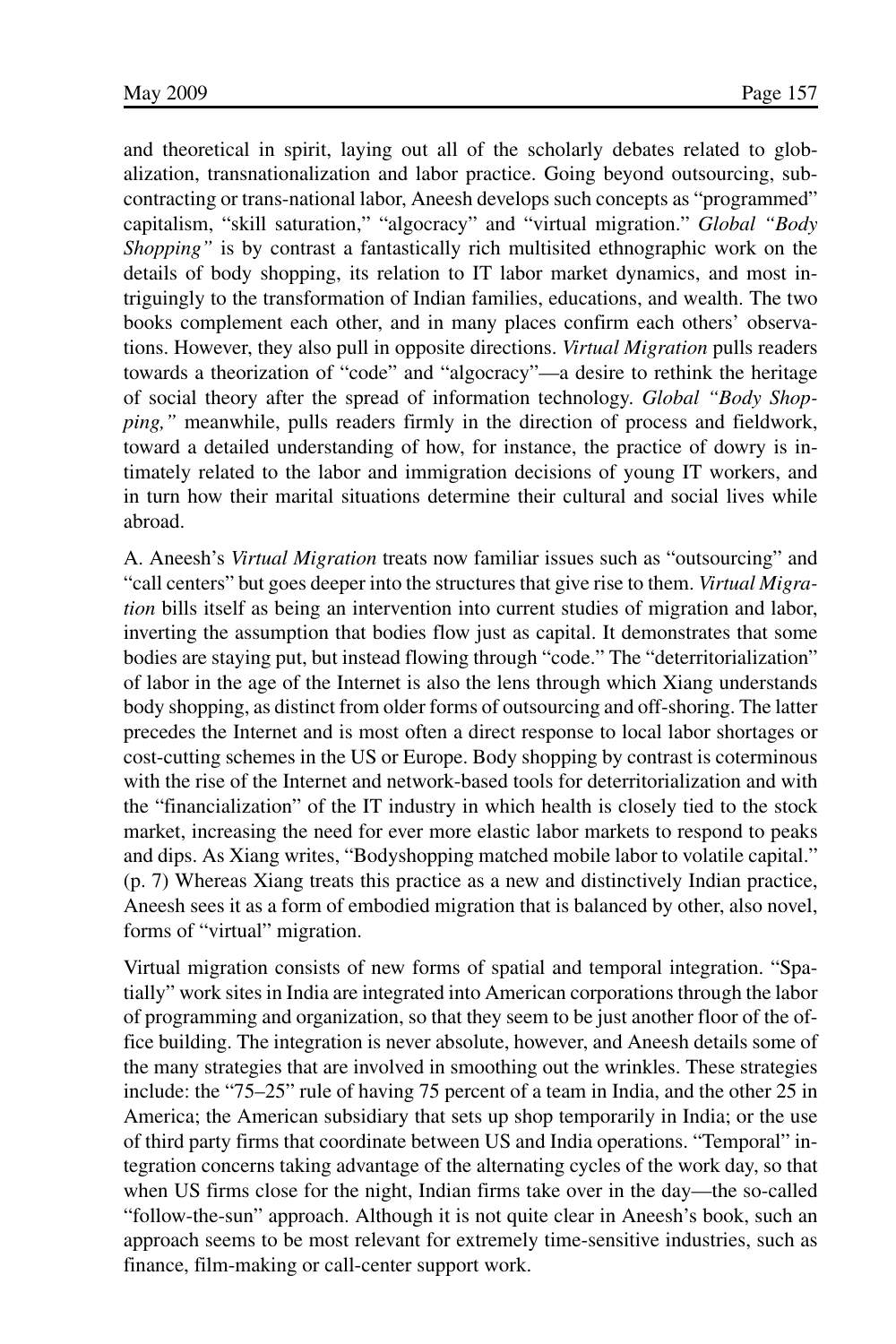The most theoretically interesting chapter of *Virtual Migration* is Chapter 5, titled "Action Scripts," which tries to distinguish three forms of rationality and power: bureaucracy, panopticism, and "algocracy." Aneesh suggests that "algocracy" and the "programming schemes" it creates are significantly different from these two older models of power and rationality. Programming schemes are more than just programming; they are "part of a general war on surprise" among which are risk management, disease management, Global Positioning Satellites and functional magnetic resonance imaging (pp. 23–24). Aneesh's claim that "code" is an understudied aspect of work transformation is true enough, but still underspecified. If code means "business logic" as programmers like to say, then there are reams of literature in business, management and organizational studies that document and discuss the "code" of business. But if "code" means particular kinds software applications and networks that have emerged in the last 20 years, then there is far less work on the subject. Strangely, Aneesh's examples of "programming schemes" in India are the Railroad and the Postal System. Although this analysis is interesting, it is hardly emblematic of the kinds of work organization on which the book intends to focus. Aneesh's work might have benefited from a closer engagement with work in the history of computing in which there are debates about whether to understand the role of the computer as a radical new invention or as an "information machine" that is continuous with older forms of bureaucracy (as in the work of Jon Agar on the British Civil Service).

Aneesh's book is filled with details. He is obviously an avid reader of business and management publications, and curious about the specific tools, software, models, and fads that at once permeate the corporate world, but also disappear frequently without structure. When describing algocratic structures, for instance, he mentions a series of tools that seem to demand just a bit of lingering—"MetaEdit, ClearCase, InSite" (p. 117). But these tools are treated as self-evident, perhaps because they seem self-evident to the actors themselves. The basic metaphor of "algocracy" that of systems of control in which options are constrained and controlled by new information technologies (compare Larry Lessig's "Code is Law"—is intuitively provocative, but ultimately empty without specific attention to the detail of business process.

Xiang takes a different kind of approach to the subject. On the surface, his book is more ethnographic—filled with the kinds of details of everyday business operations, social life and technical connections that are lacking in *Virtual Migration*. But *Global "Body Shopping"* is not just ethnographic in a conventional sense—rather it is an excellent example of fitting form to subject matter, and by virtue of this, providing theoretical insight. Because body shopping takes unfamiliar forms–more complicated than simple models of digital divides or global/local would allow one to see–it necessitates an unfamiliar form of analysis. On the ground, Xiang conducted fieldwork in Coastal Andra Pradeshi villages, Urban Sydney IT neighborhoods, and various typical "stopovers" (Kuala Lumpur, e.g.) that represents a standard IT worker's peregrination. But the book is not only about labor or migration but is also about transformations in local social relations that enable or constrain certain kinds of labor opportunities and, most interesting, affect things such as the institutions of arranged marriage/dowry, which Xiang explores in detail.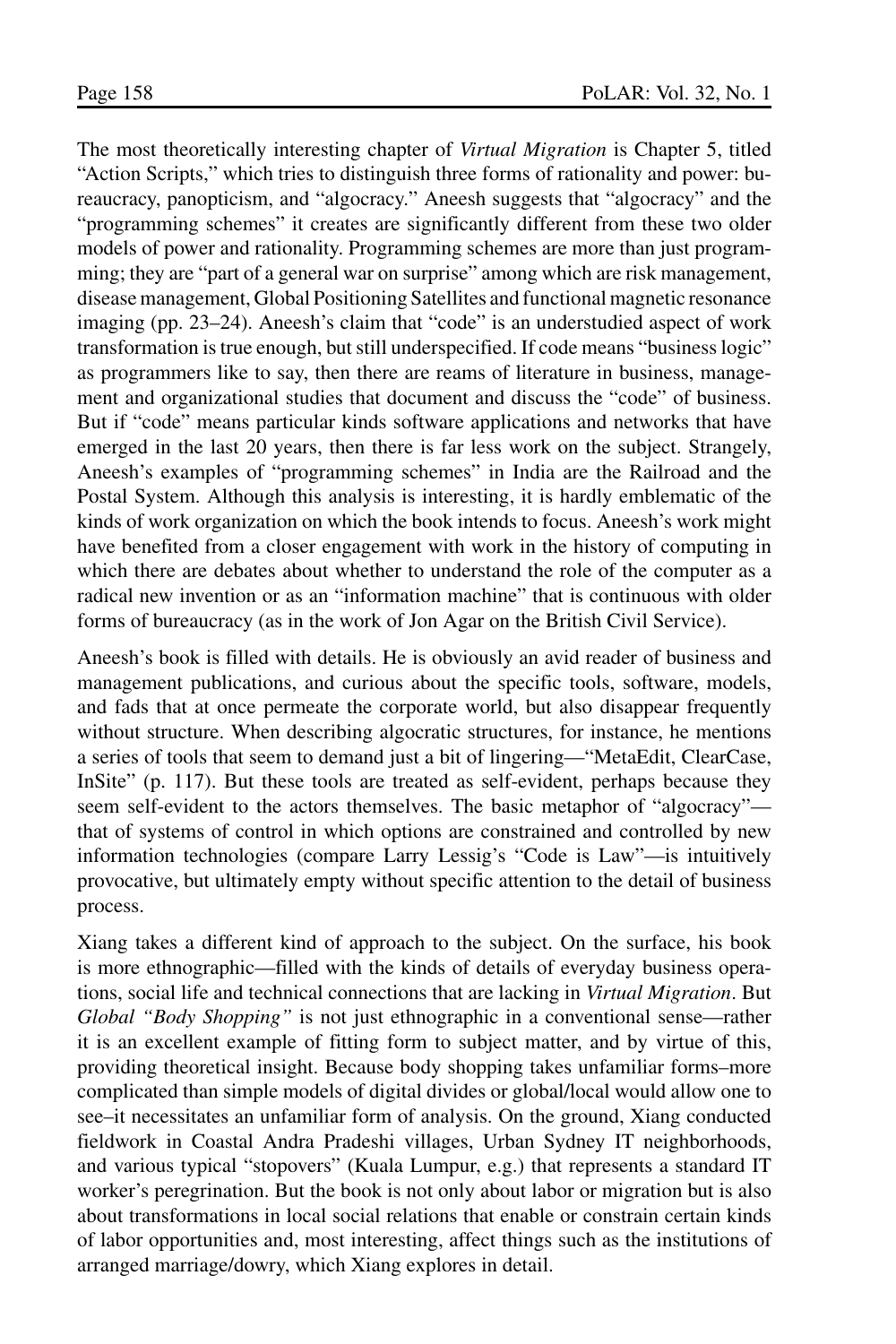Although many readers might not see this feature of it, Xiang's book is in fact one of the best examples of "reflexive ethnography" in the last twenty years of experimentation in anthropology. It is not theory saturated, carefully self-regarding, or textually clever (as reflexivity is often interpreted). Instead it is reflexive in the precise sense that his understanding of his involvement in the lives of South Indian IT workers, as a Chinese-born, Oxford-trained anthropologist is on view. He recognizes how being Chinese and male provides certain kinds of access that being white and female would forbid (e.g. sleeping five to a room with "benched" IT workers in Sydney), or how his Oxford credentials are mobilized by his friends to improve their own status amongst family in India.

Most of *Global "Body Shopping"* is devoted to exploring how body shopping is a "uniquely Indian practice"—and what that means (p. 4). "Ethnicization" is thus a key aspect of Xiang's analysis, but he resists the rush to cultural explanations that are such a common feature of journalistic accounts (e.g., that Indian society is naturally suited to mathematical and computational thinking or that the combination of English language training and poverty makes them the easiest for transnational firms to exploit). The "ethnic" component is not about race, but about networks of kin and solidarity that can be exploited by the body shopper. Ironically the "ethnic" character of body shopping leads not to enhanced or transformed perceptions of collectivity (and most certainly not to self-perception as a working class), rather it leads to enhanced "individualization" which Xiang nicely describes as "less about 'self' and essentially about the perception of society–particularly how one should apprehend uncertainty" (p. 9). Uncertainty in the marketplace turns individual "merit" into the key to success, rather than being seen as the failure of the body shoppers themselves. A result of this combination of ethnicization and individualization is that workers are constantly encouraged to move up—such successes worked in favor of body shoppers who gained prestige by marketing "talented" individuals, and against the "collective" identity of workers as having shared interests. The final piece of the puzzle is the "transnationalization" of body shopping—the hierarchical ordering of particular nations into a chain of possible movements (e.g., from Andhra Pradesh to Malaysia to Australia to Canada to the US). Transnationalization keeps IT workers on the move, is perceived as the confirmation of "individual merit" and in turn reflects success at home in India—both for families connected to the circulating workers and to the reproduction of IT workers through training institutes.

By far the most interesting part of *Global B* is Xiang's discovery of the centrality of the institution of dowry. Dowry is a recent development in Indian kinship, one that has exploded in the age of global IT labor. Dowries for IT engineers are much higher than those for non-IT engineers or nonengineers, including doctors who once held pride of place in the professional hierarchy. Such large dowries often mirror the speculation inherent in the industry, so that even unemployed IT workers are more valuable than stably employed men in other professions. High dowry can be seen as reimbursement for the groom's parents' investment in IT education, and in some cases has even created a "futures market" in which a bride's parents offer to pay education fees for a potential son-in-law. Body shopping played directly into this economy by allowing IT workers to begin the transnational circulation and individualized